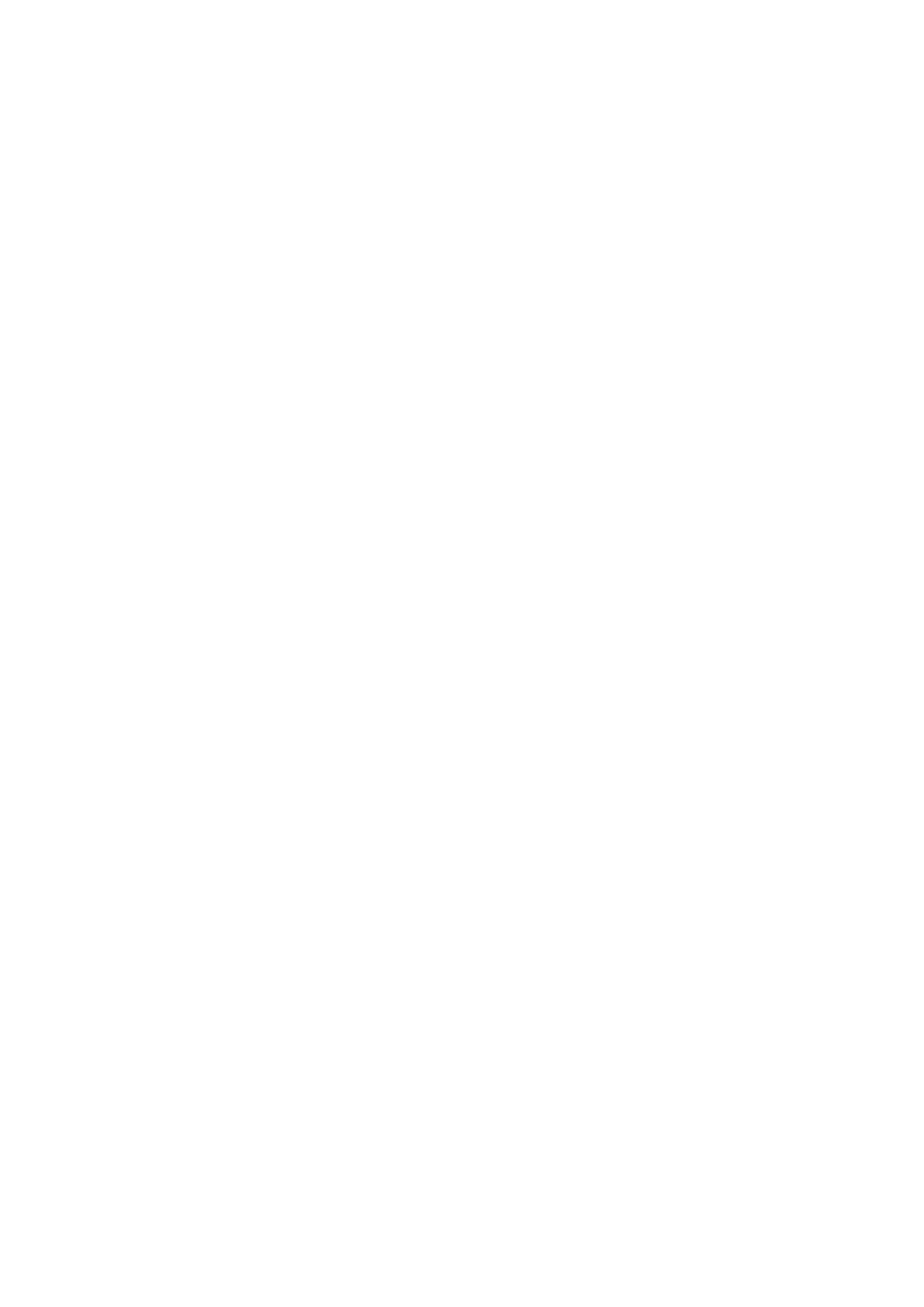

## **Content**

| List of selected institutions and international activities that promote soil protection and management |  |  |  |
|--------------------------------------------------------------------------------------------------------|--|--|--|
|                                                                                                        |  |  |  |
|                                                                                                        |  |  |  |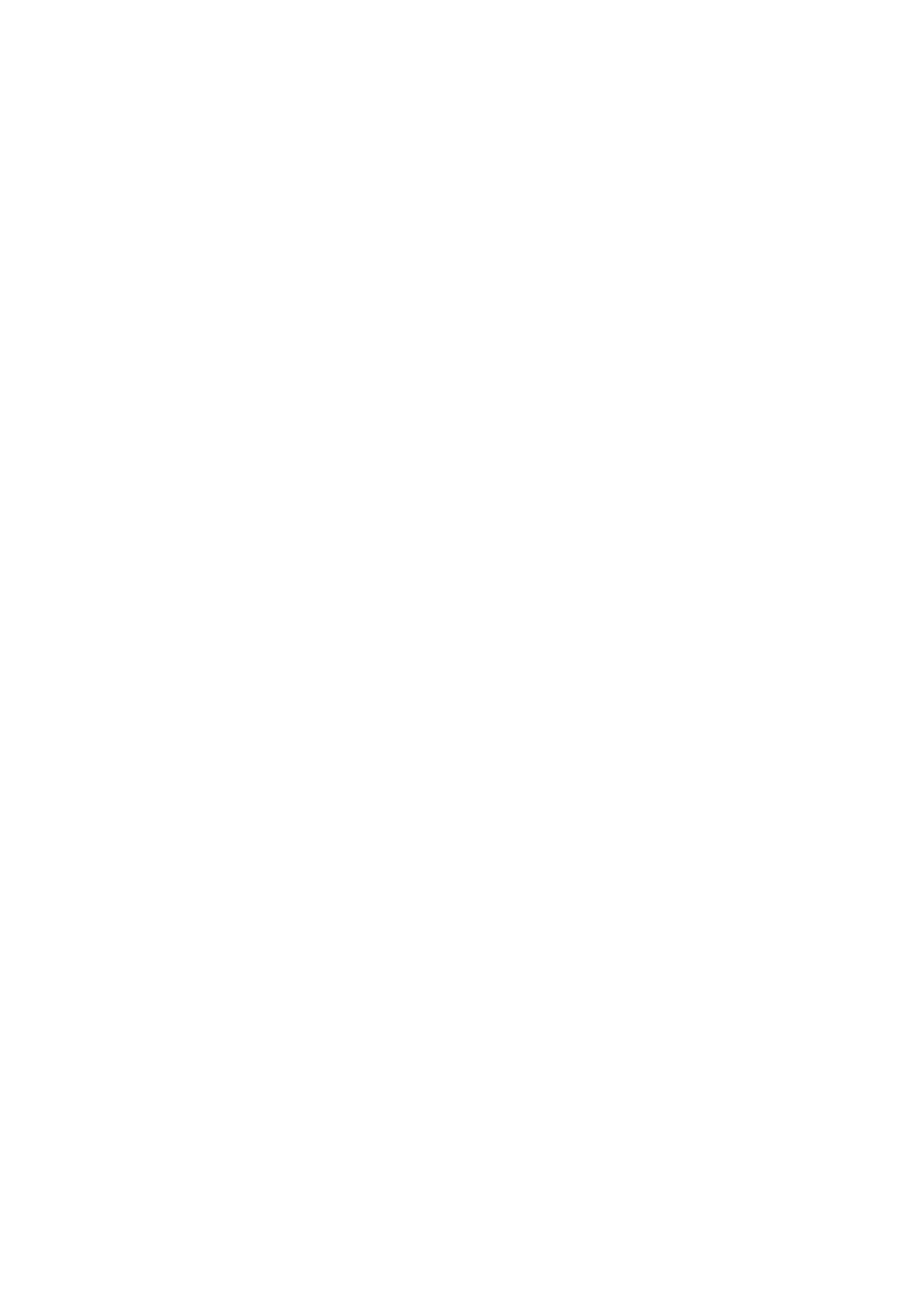

#### Dr Borut Vrščaj

Agricultural Institute of Slovenia, T: +386 1 280 52 90, E: Borut.Vrscaj@kis.si

Ljubljana, Wednesday, November 2018

## <span id="page-4-0"></span>Invitation to participate to the Links4Soils Summer School 2019

Dear Sir / Madame,

The soil is an essential but primarily overlooked natural resource that enables life in terrestrial ecosystems. To put it simply: no soil, no life on the land. The importance of soil is being recognised, and several international institutions, some of them under the UN- FAO umbrella, launched campaigns to raise awareness on soils.

The Links4Soils<sup>1</sup> project, financed by the Interreg Alpine Space programme<sup>2</sup>, aims to bridge soil knowledge gaps, to link users and soil experts, to introduce best soil management practices in the Alps and especially to raise awareness on the importance of soil for nature, environment and human wellbeing.

Dissemination of knowledge on soils and environment to youth - the future managers and users of natural resources, already proved to be an essential task and can be an exciting event. Short but intensive summer school camps are appreciated and beneficial for high school students as well as professors. That is why the Links4Soils project partners decided to expand the content of the project with the invitation of high schools a third year – mostly students to participate to the Links4Soils Summer School, to learn about soils, and the services they provide to ecosystems and humans.

**Knowledge dissemination and education on soils is the main reason for the organization of the Links4Soil Summer School that will take place from June 10th of June to 14th 2019 on the Pokljuka Plateau, a part of the Triglav National Park (TNP) biosphere reserve.**

**On behalf of the Links4Soils project partner I am pleased to invite members of the Youth Parliament (YPAC)<sup>3</sup> of the Alpine Convention (AC)<sup>4</sup> to join and learn about soils, how soil is vital for humans, nature, environment and entire life in terrestrial ecosystems.** Soils, soil diversity, soil ecosystem services and protection are main topics that will be presented to the youth interestingly and understandably. Groups of five to six students with a school mentor will be hosted by the local organisers (the Agricultural Institute of Slovenia and the Slovenian Forest Service) and coached by an international group of professors of soil science and experts – Links4Soils project partners. Accommodation of participants (students and accompanying teachers, soil experts of international reputation as well as researchers from institutes and universities the school mentors) and meals will be arranged with the kind assistance of the TNP and the Slovenian Ministry of Defence. Please see the appendix for preliminary information and content of the Links4Soils Summer School 2019.

On behalf of the Links4Soils project team, I look forward to hearing from you.

Yours Faithfully,

Dr Borut Vrščaj, Links4Soils project leader

l  $^{1}$  http://www.alpine-space.eu/projects/links4soils/en/home

<sup>2</sup> http://www.alpine-space.eu/

<sup>&</sup>lt;sup>3</sup> <http://www.ypac.eu/>

www.alpconv.org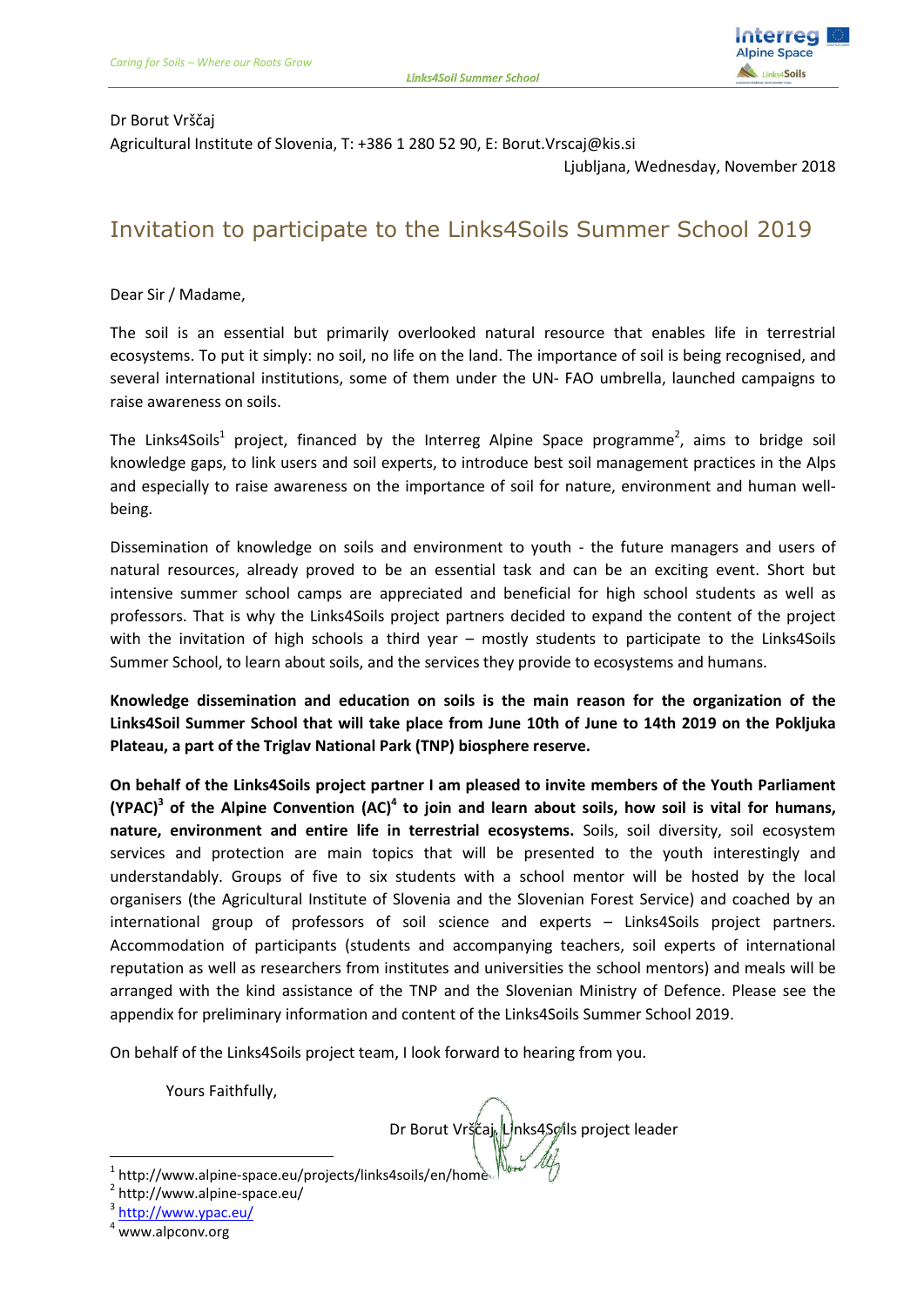

## <span id="page-5-0"></span>Links4Soils Summer School in brief

### <span id="page-5-1"></span>*Timeframe*

- Spring 2019 Preparations for Summer School
- Early Summer 2019 Summer School: Monday, June  $10^{\text{th}}$  Friday, June  $14^{\text{th}}$
- September/October 2019 post-fieldwork activities; reporting and data processing
- Next YPAC congress autumn 1019 -- spring 2020 public presentation of the Summer School activities.

#### <span id="page-5-2"></span>*Location*

Triglav National Park, Slovenia, https://www.tnp.si/en/learn/

Pokljuka Plateau, Rudno polje, Biathlon Centre and surrounding area, 1200 – 1500 meters a.s.l. Landuse: forest and mountain pastures, natural area.

## <span id="page-5-3"></span>**Participants**

- High school third-year students five per country/school
- School mentors one or max two per country/school

## <span id="page-5-4"></span>*Teaching staff*

#### <span id="page-5-5"></span>Soil experts

- Prof Dr Michele Freppaz, University of Torino, Italy
- Prof Dr Silvia Stanchi, University of Torino, Italy
- Assoc Prof Borut Vrščaj, Agricultural Institute of Slovenia
- Dr Aleš Poljanec, Slovenian Forest Service
- Prof Dr Clemens Geitner

#### <span id="page-5-6"></span>Support group

Researchers, soil scientists and experts from:

- Agricultural Institute of Slovenia: preparation of material, mentoring coaching of student groups, coaching field work, expert help with presentations;
- Slovenian forestry institute: preparation of material, mentoring, field work, expert help with presentations.
- The Triglav National Park employees and field supervisors: field work and mentoring, expert help and presentation activities.

#### <span id="page-5-7"></span>Accommodation

Modest, but suitable overnight with shared bathroom and kitchen for students.

The accommodation cost is covered by the Agricultural Institute of Slovenia, Links4Soils project funds. Students and accompanying persons will be hosted by the Rudolf Badjura Centre, Ministry of Defence, Rudno polje, Pokljuka (46.346734, 13.923284).

Accommodation for experts, teachers and professors: Hotel Jelka, Pokljuk[a http://hotel-jelka.si/](http://hotel-jelka.si/) and Hotel Center, Rudno Polje, Pokljuka, 46.344749, 13.922072

http://www.center-pokljuka.si/en/hotel-center/accomodation/hotel-center.html

#### <span id="page-5-8"></span>Meals:

Breakfast in hotels, lunch and dinner in the self-service restaurant of the Rudolf Badjura Centre.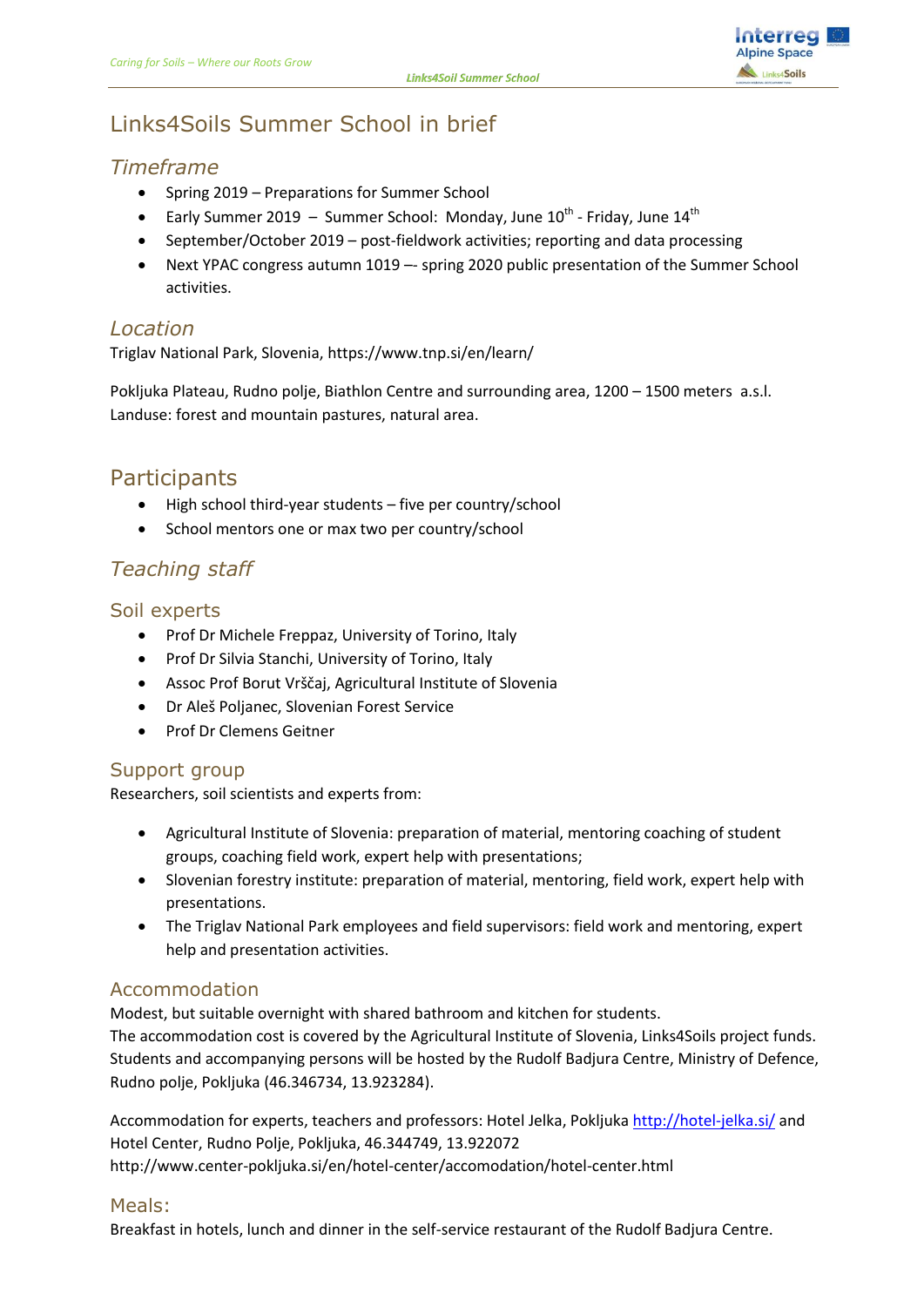

Accommodation and meals are covered by the Links4Soils Project.

#### <span id="page-6-0"></span>**Transportation**

Transportation of participants to Slovenia: participants themselves cover organisation and cost.

#### *Transportation in Slovenia*

Transportation from train stations or airport to Pokljuka can be arranged for groups of the participant that will travel by train or aeroplane (train stations Bled, Jesenice or Ljubljana; Ljubljana Airport (Brniki, Jožeta Pučnika airport). Transfer in Slovenia covered by organisers.

## <span id="page-6-1"></span>The course of the Links4Soils Summer School

#### **Monday, June 10th:**

- Morning: Arrival
- Noon: Formation of the groups, the introduction of groups with demonstrations prepared by experts and mentors.
- Afternoon: Practical implementation in work in different locations depending on the group

#### **Tuesday, June 11th**

- Theoretical introduction to soil properties lecture in English
- Practical work in groups: learning about soil, excavation of soil profile

#### **Wednesday, June 12th – Thursday, June 13 th**

- During the day: visiting locations with different soil types, excavation of soil profiles, learning and analysing morphological soil properties and soil description. Discussion about soil physical and chemical properties, linking soil properties and soil ecosystem functions, how soils define landscapes and land uses, soil threats, sustainable soil management, etc.
- Late afternoon evening hours: Theme lectures about TNP

#### **Friday, June 14th:**

- Morning: presentation of activities; what did we learn and wrapping-up session
- Early Afternoon: Farewell & departure